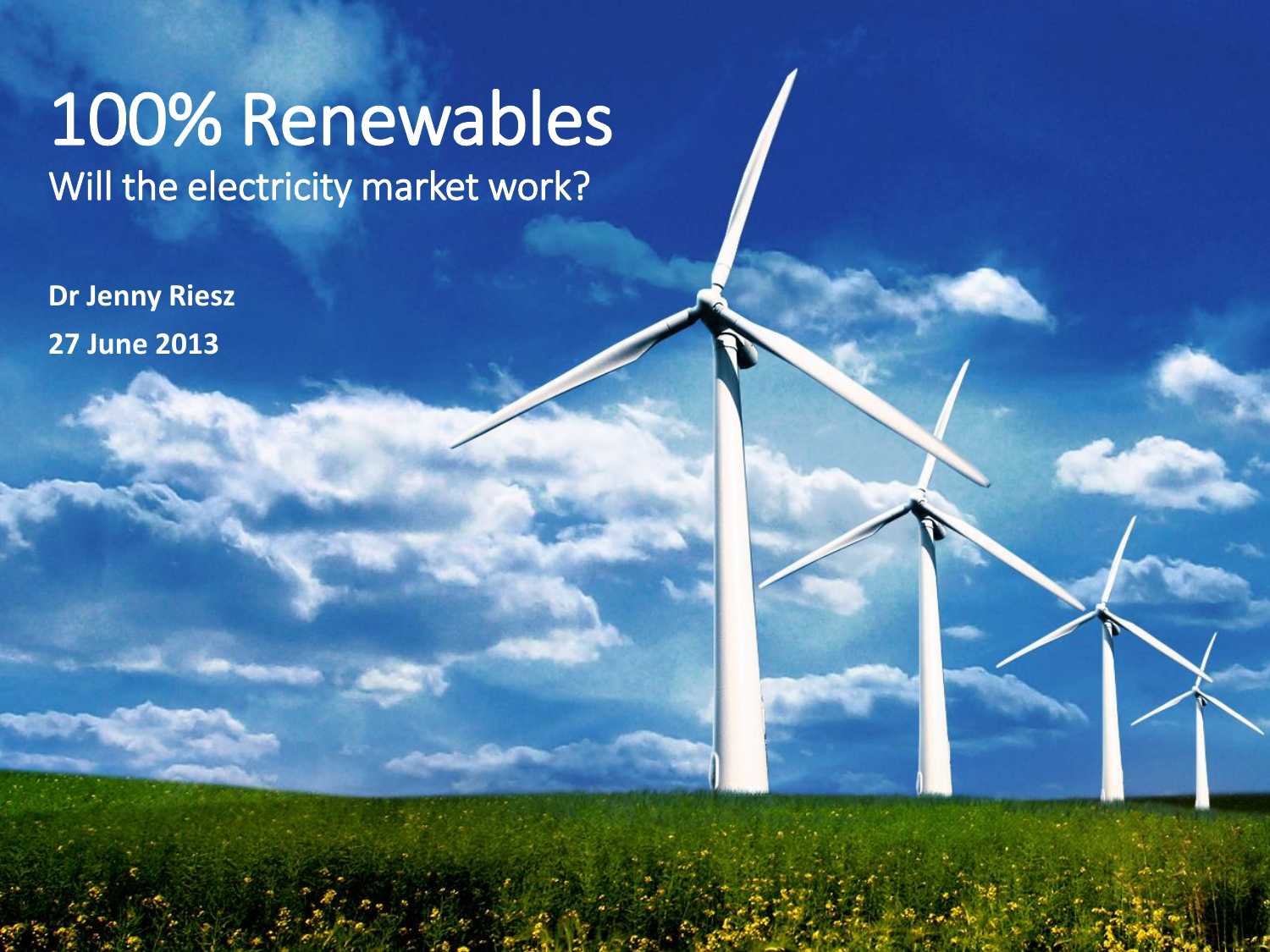# The long term  $-100\%$  renewables

• Studies indicate 100% renewables is technically feasible and reasonably affordable

#### **UNSW**

*Elliston, MacGill, Disendorf (2013) Least cost 100% renewable electricity scenarios in the Australian National Electricity Market. Energy Policy (in press)*

> Average cost: \$104 - \$173 /MWh



*Australian Energy Market Operator (April 2013) 100 per cent renewables study – draft modelling outcomes*

> Average cost: \$111 - \$133 /MWh

Present average wholesale price: \$55 /MWh

2 - 3 times increase in wholesale prices  $(\sim]30\%$  of retail bills)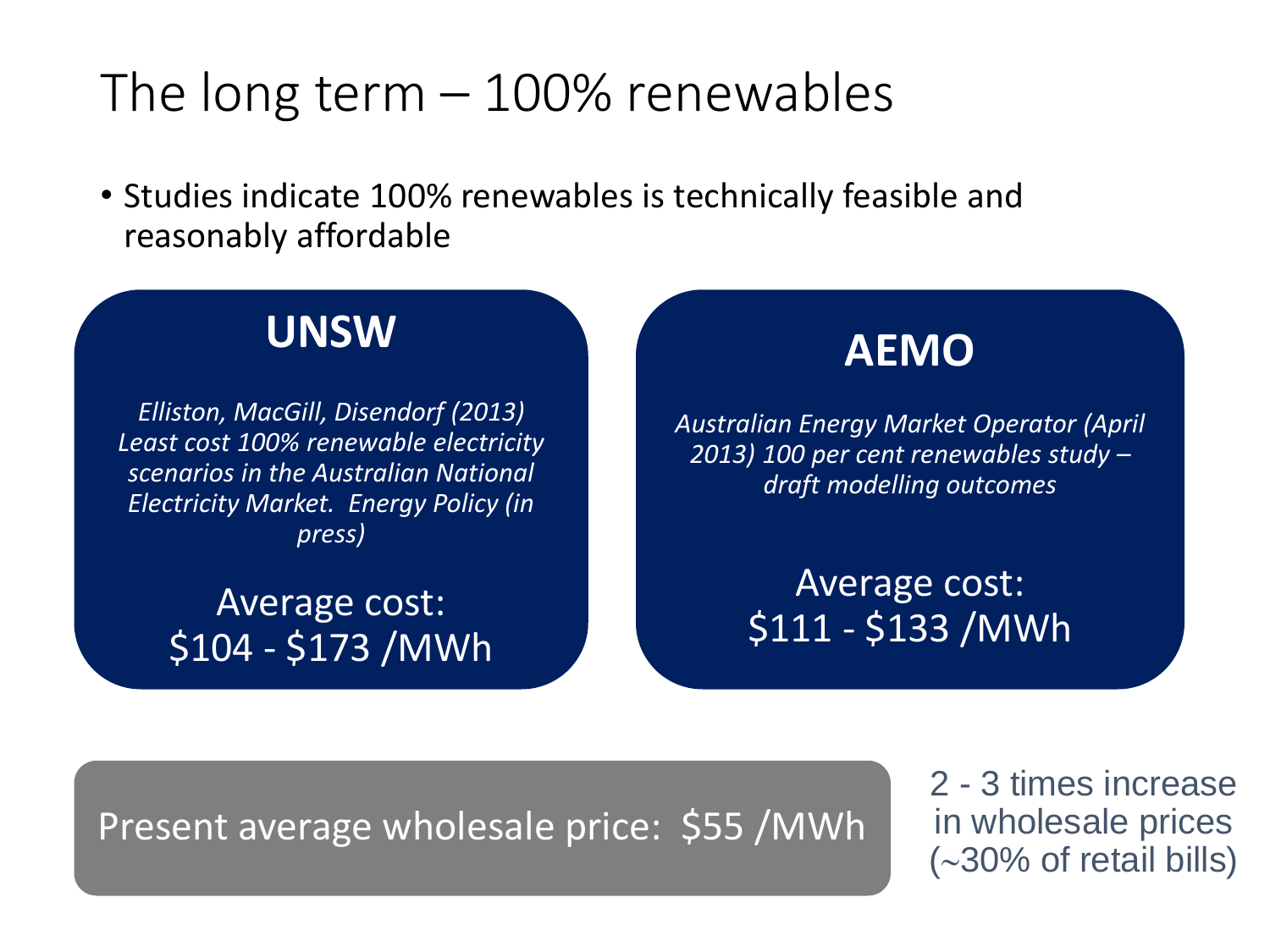# Market impacts of renewables

• Will the *market* work with 100% renewables?



How do generators recover costs?

How do we maintain accurate investment incentives?

SYSTEM ADEQUACY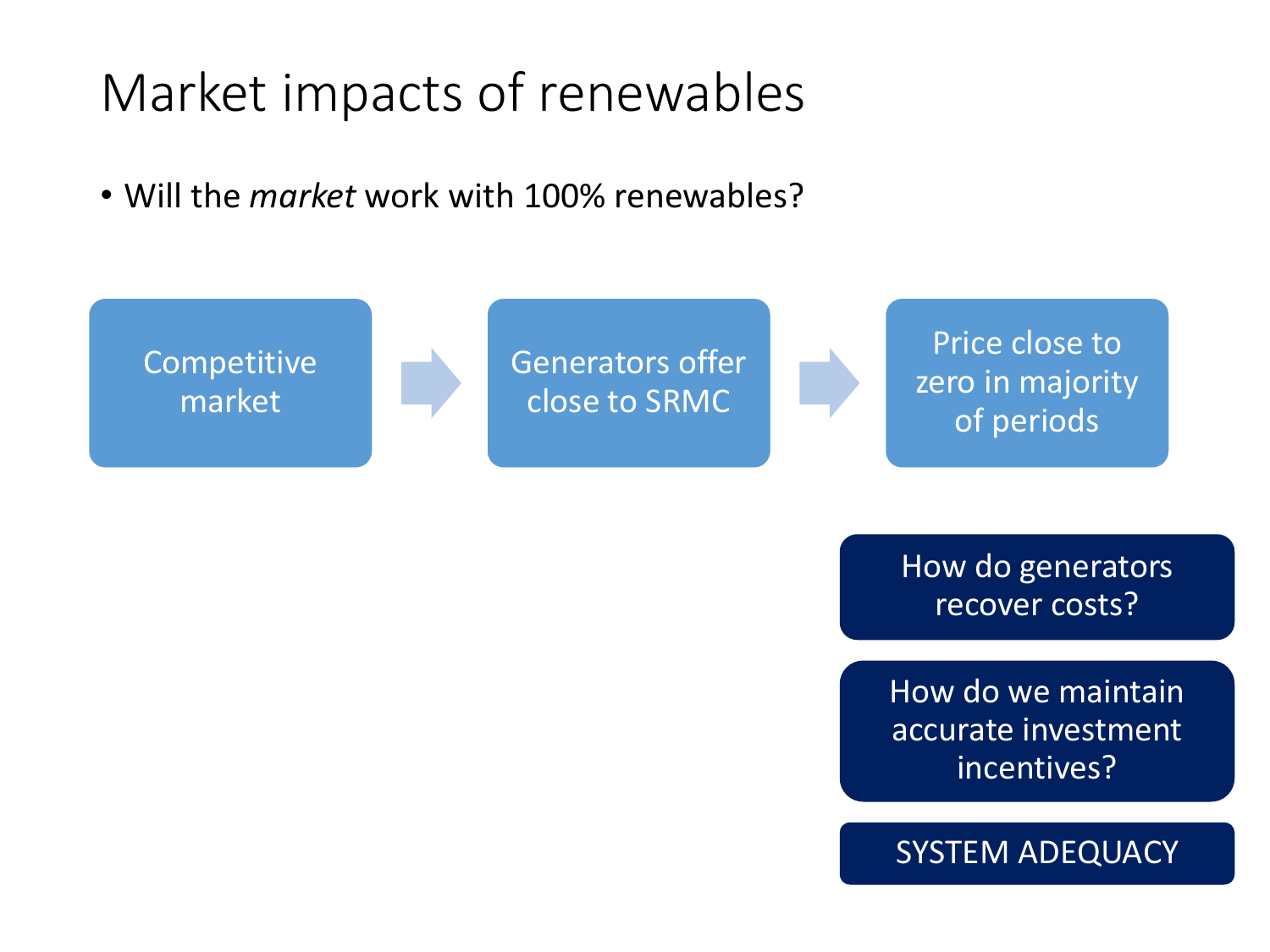# Managing system adequacy in the NEM



Market participants make investment decisions

• Higher MPC rewards more investment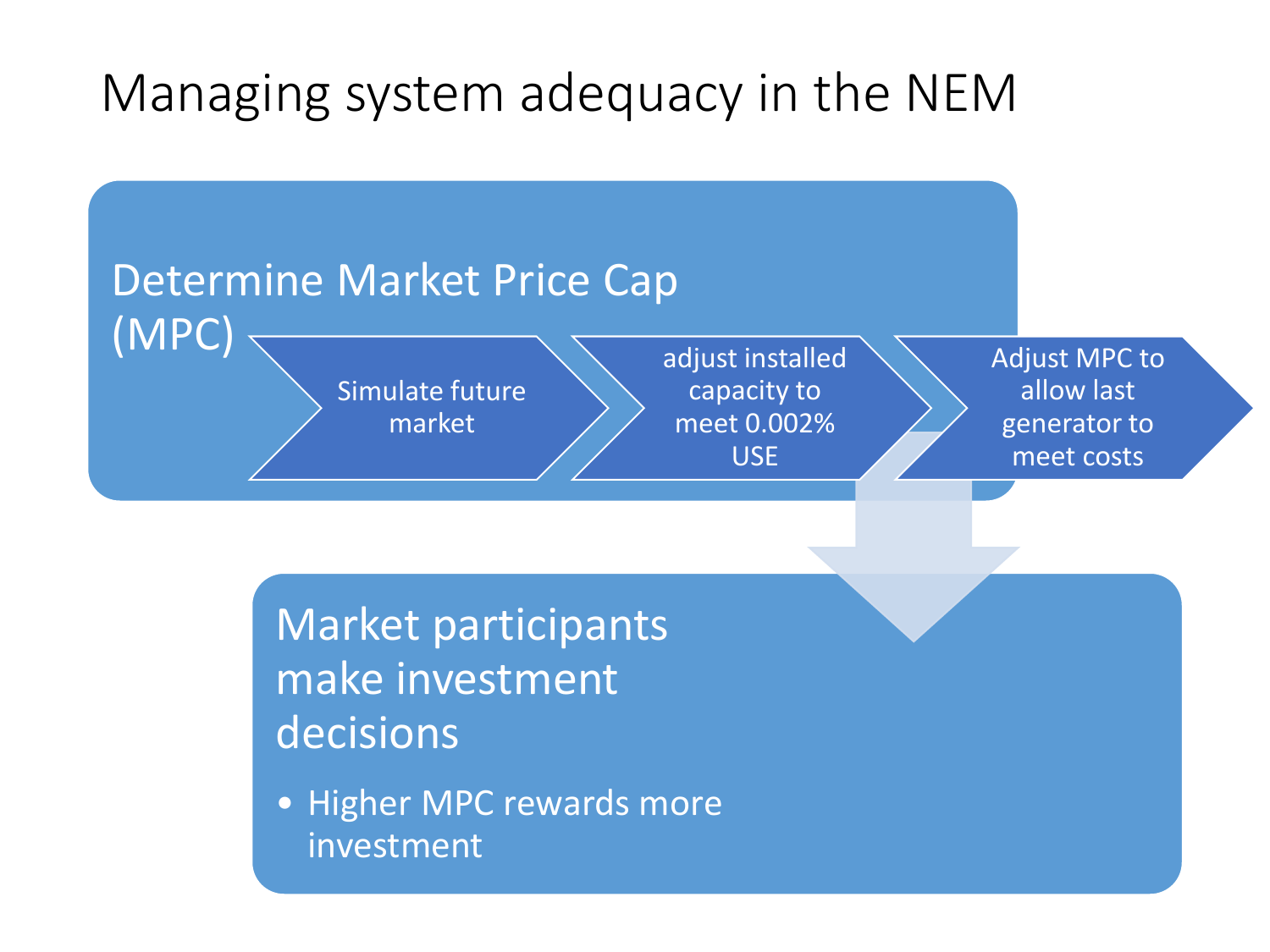# Price volatility

#### Generators already earn 20-50% of annual revenue in top 20 days of the year

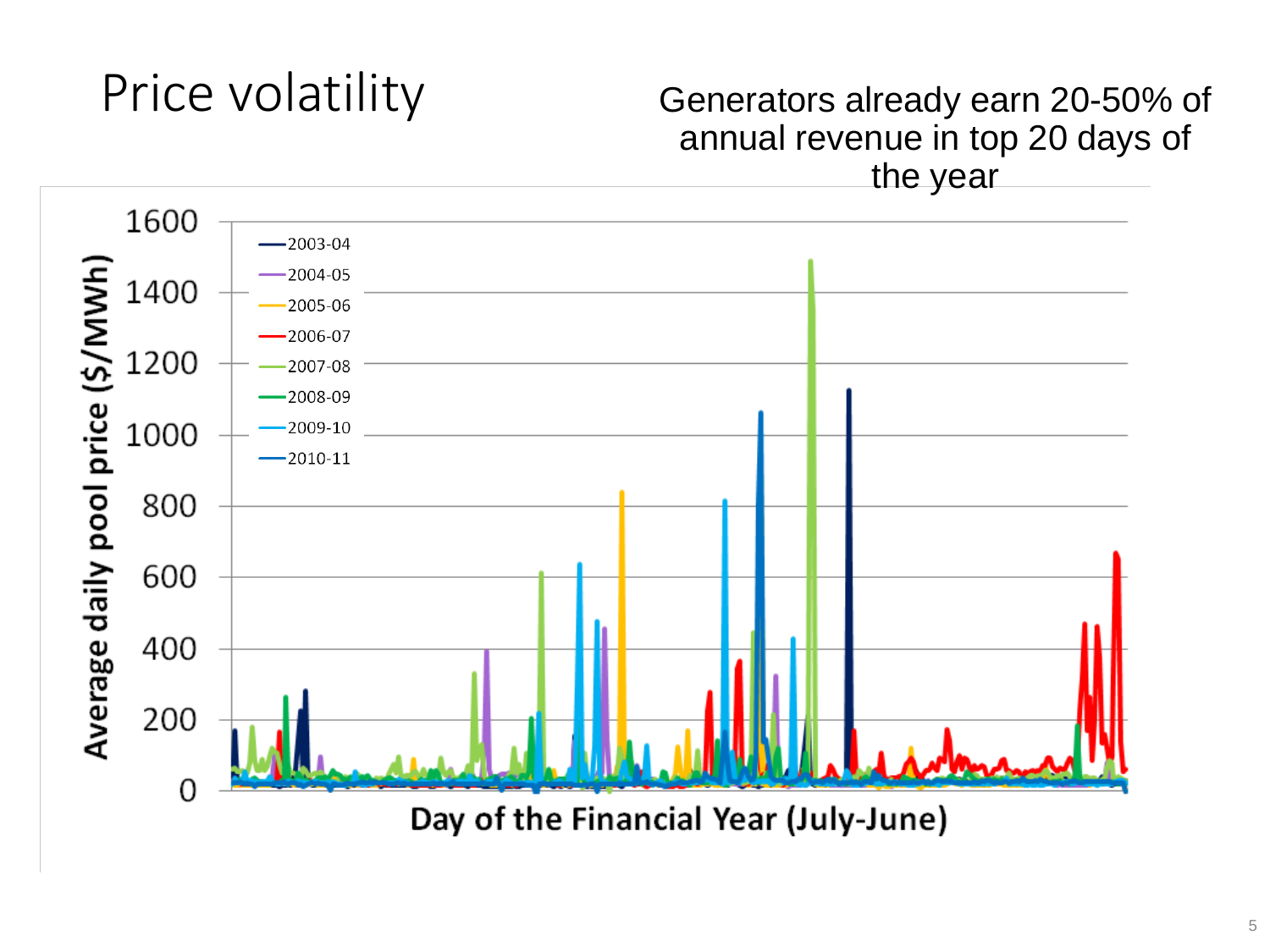# Managing price volatility

- Market participants manage price volatility via:
	- Contractual arrangements mature derivatives market
	- Vertical integration

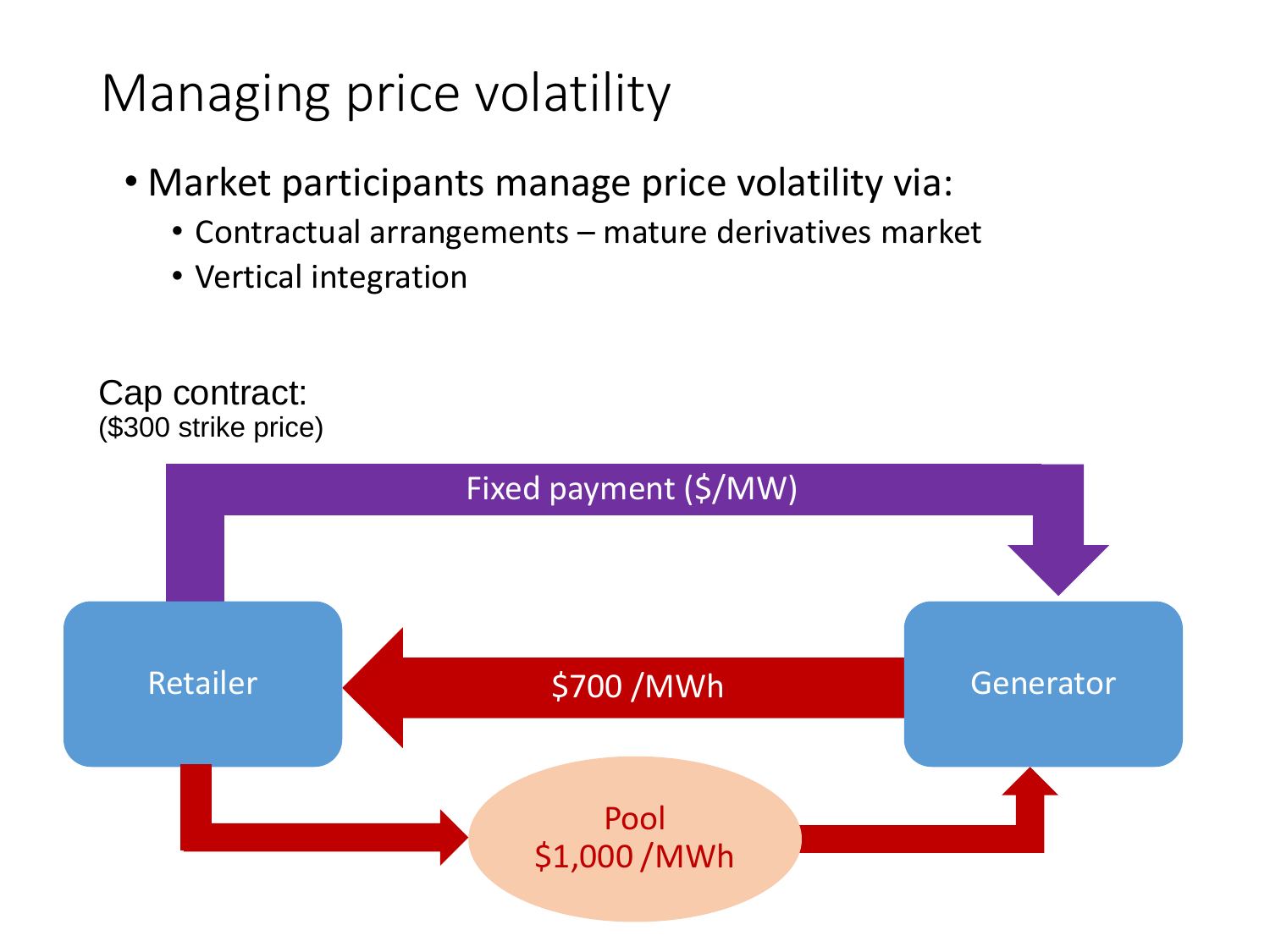

Percentage of time (%)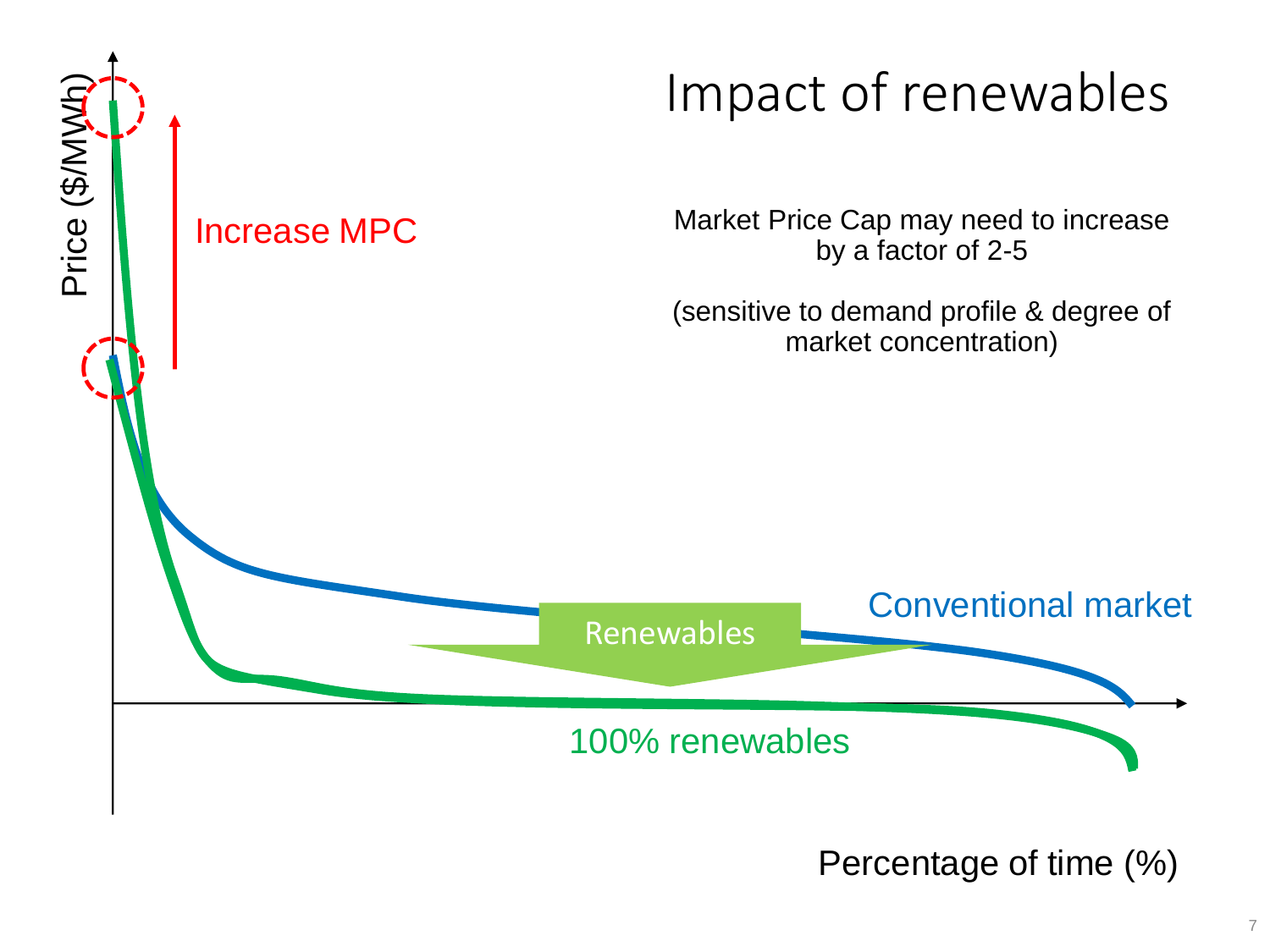# Issues with increasing the Market Price Cap

Increased costs of hedging

Increased prudential obligations

• Increased barriers to entry

Discouragement of inter-regional contracting

• May interfere with generation locational decisions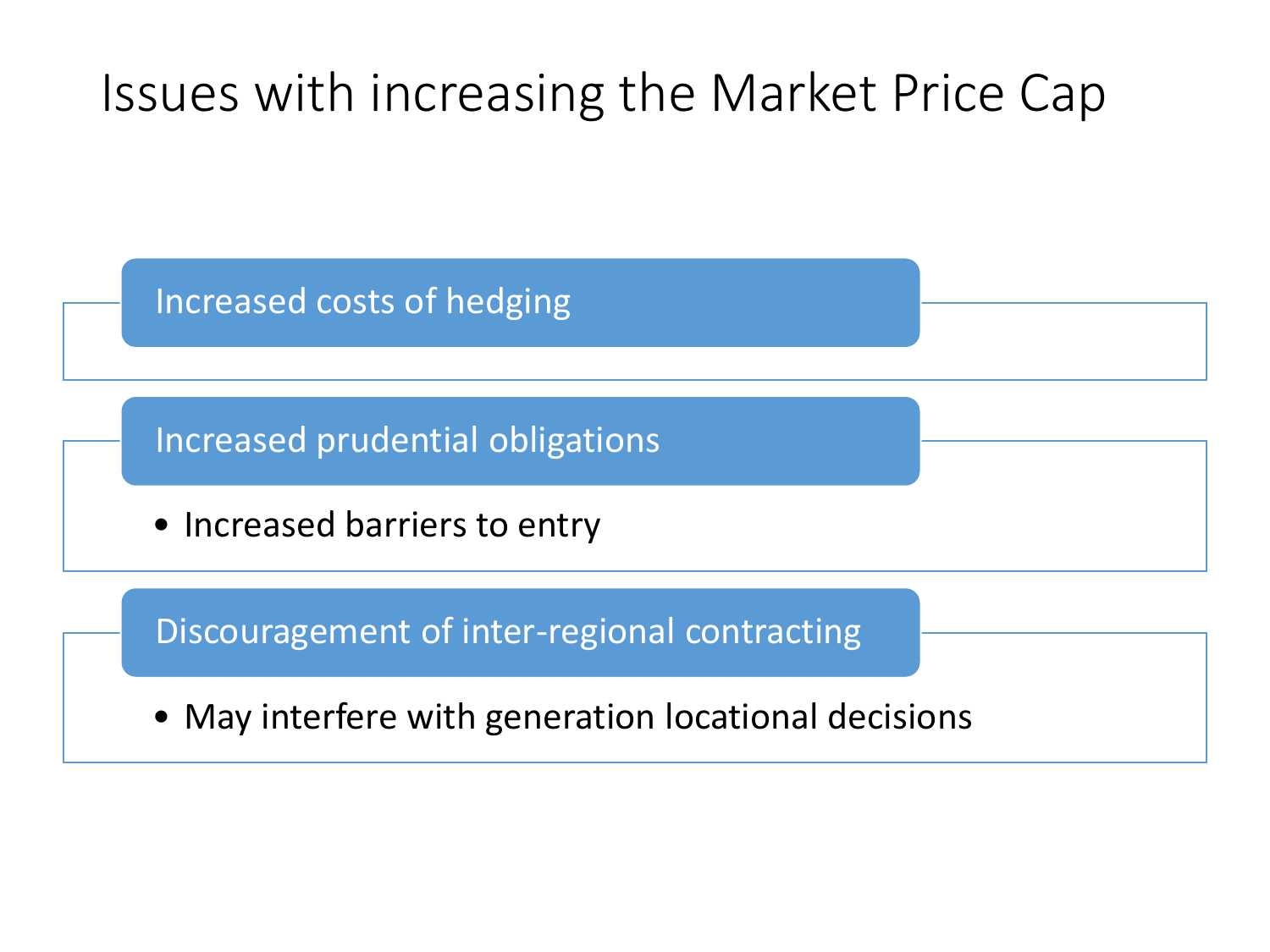# Increasing importance of the contracts market



#### Consider:

- Close monitoring
- Mechanisms for increased transparency
- Disincentivise vertical integration
	- Reduces liquidity and contracting options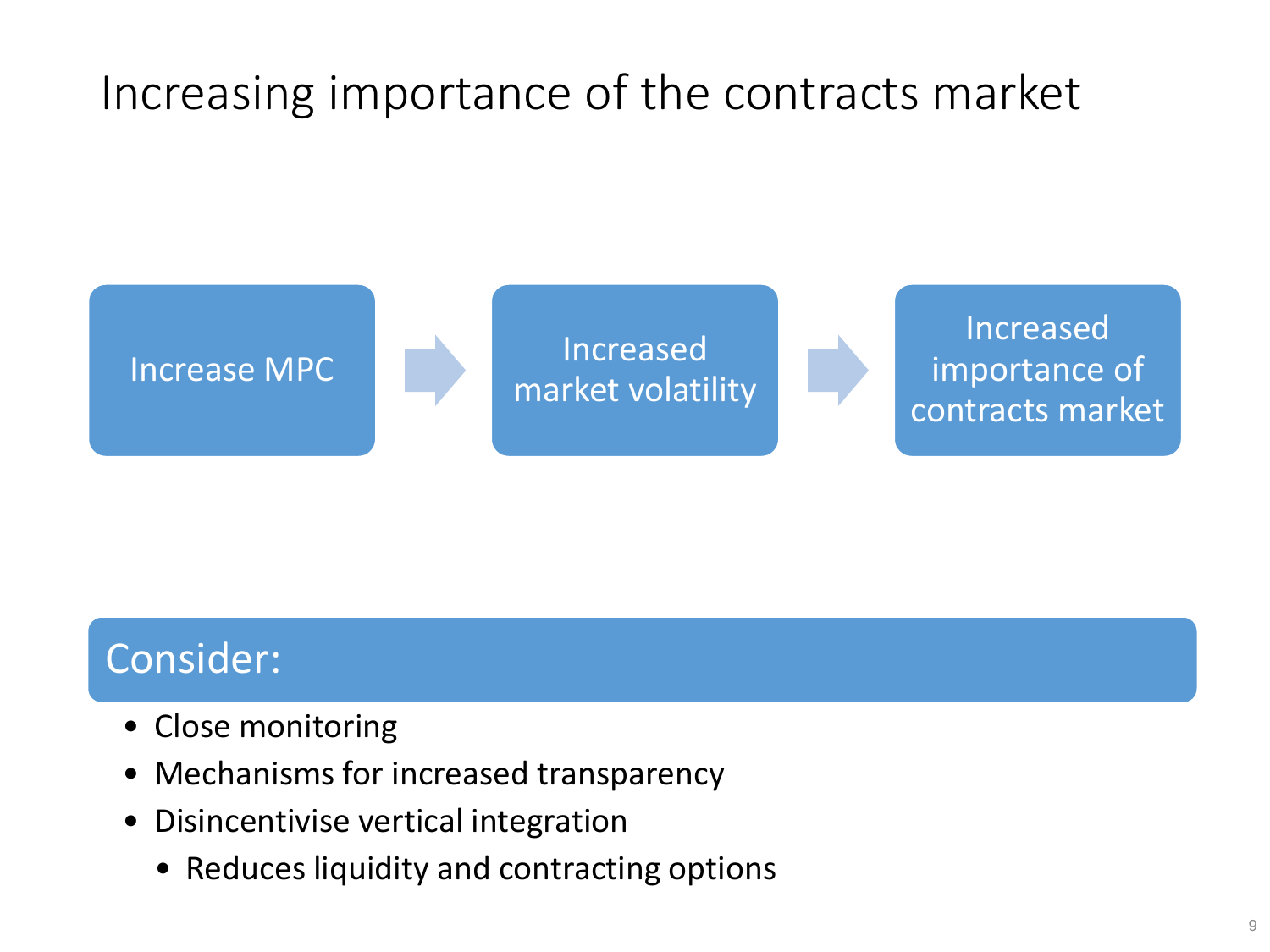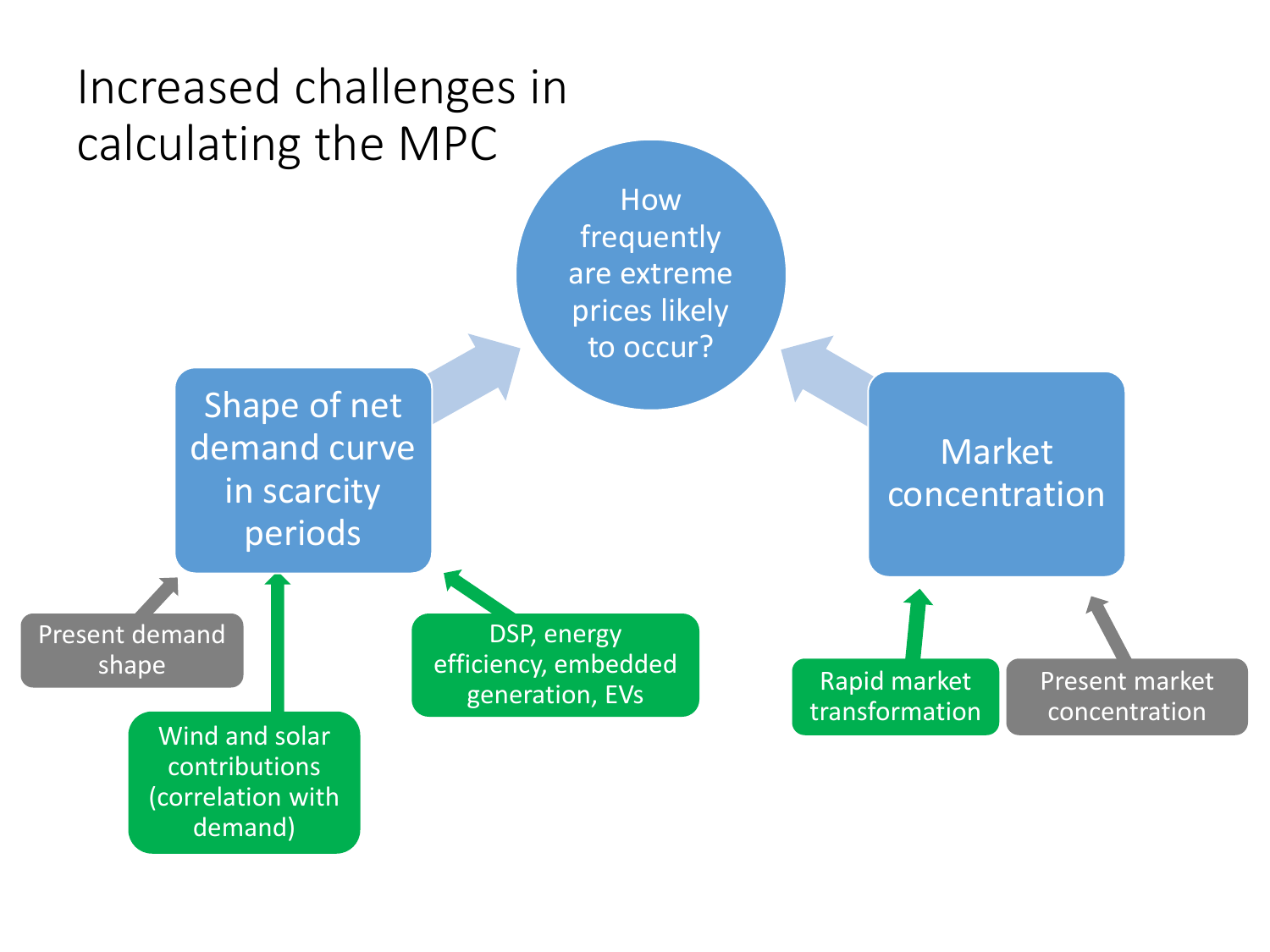# Demand Side Participation

## Why have a Market Price Cap?

#### • Demand is inelastic

• Need to protect consumers



True representation of "value of lost load" in market, for each consumer

No MPC required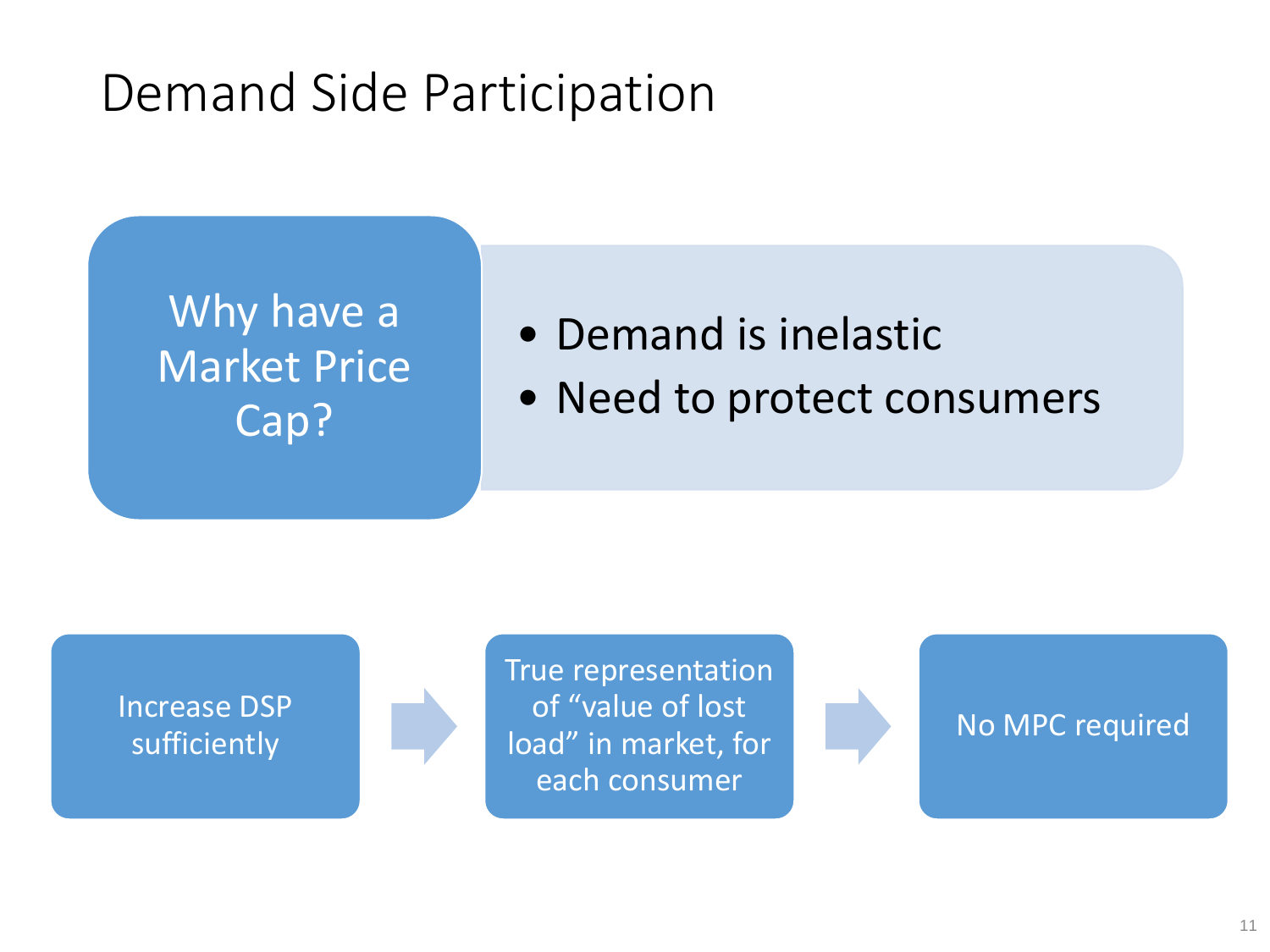# Conclusions

More renewables Prices close to zero in majority of periods

- Not that different from the present NEM
- Already:
	- High price volatility
	- Market Price Cap » generator SRMC
	- Participants manage risk via contracts or vertical integration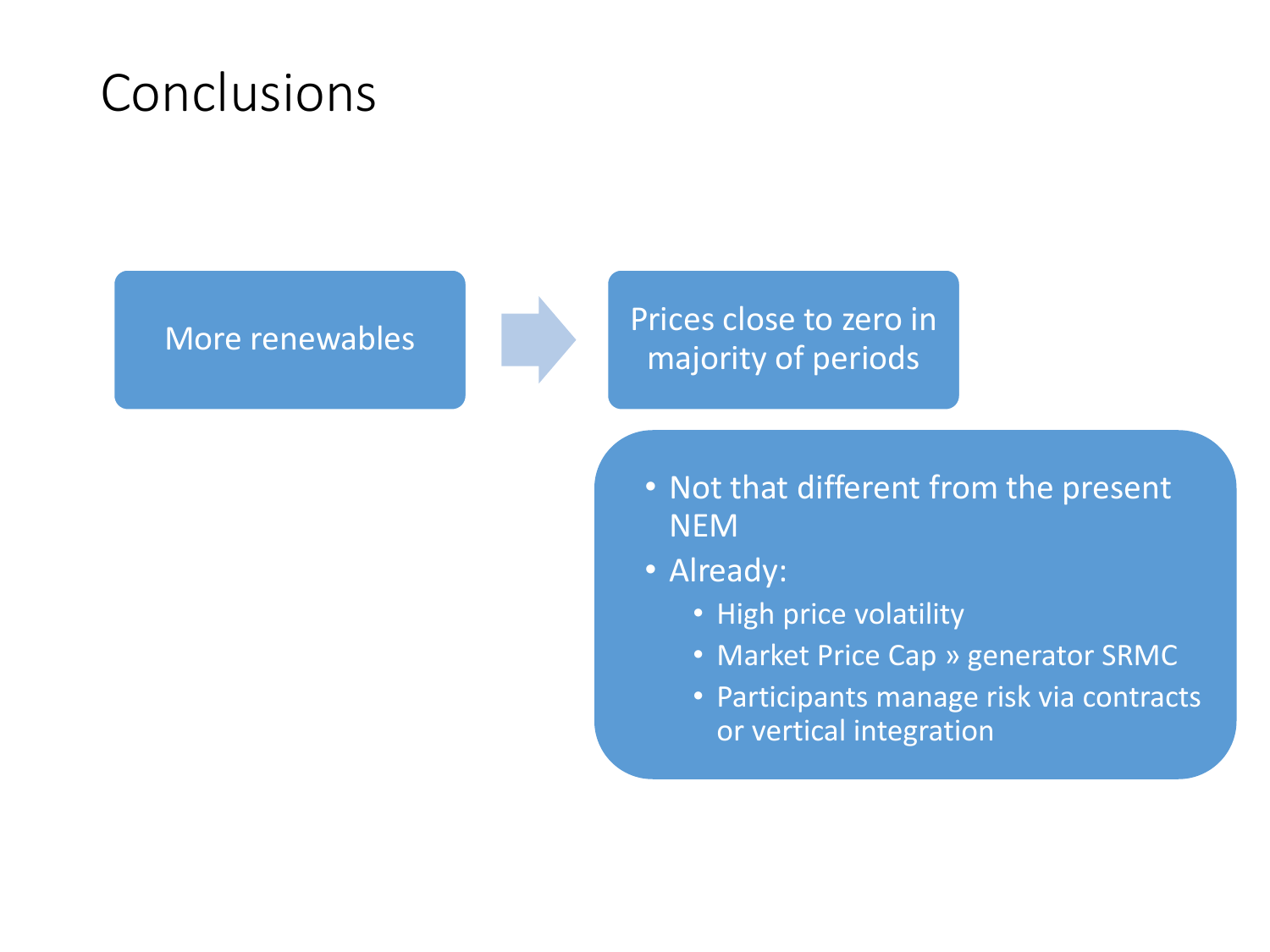# Will the energy-only market work?



**Constant** monitoring is wise – new issues will arise over time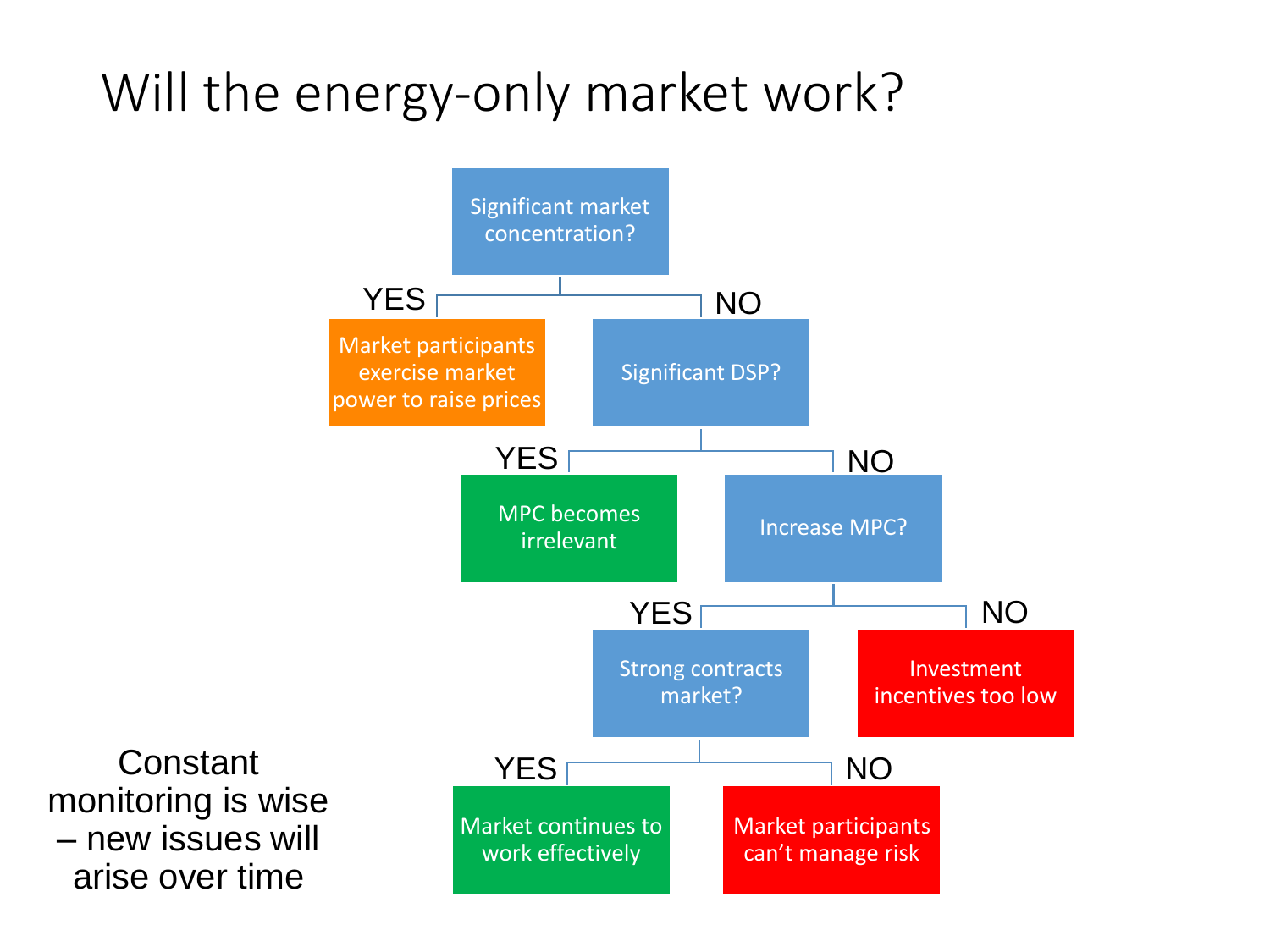# A journey of discovery